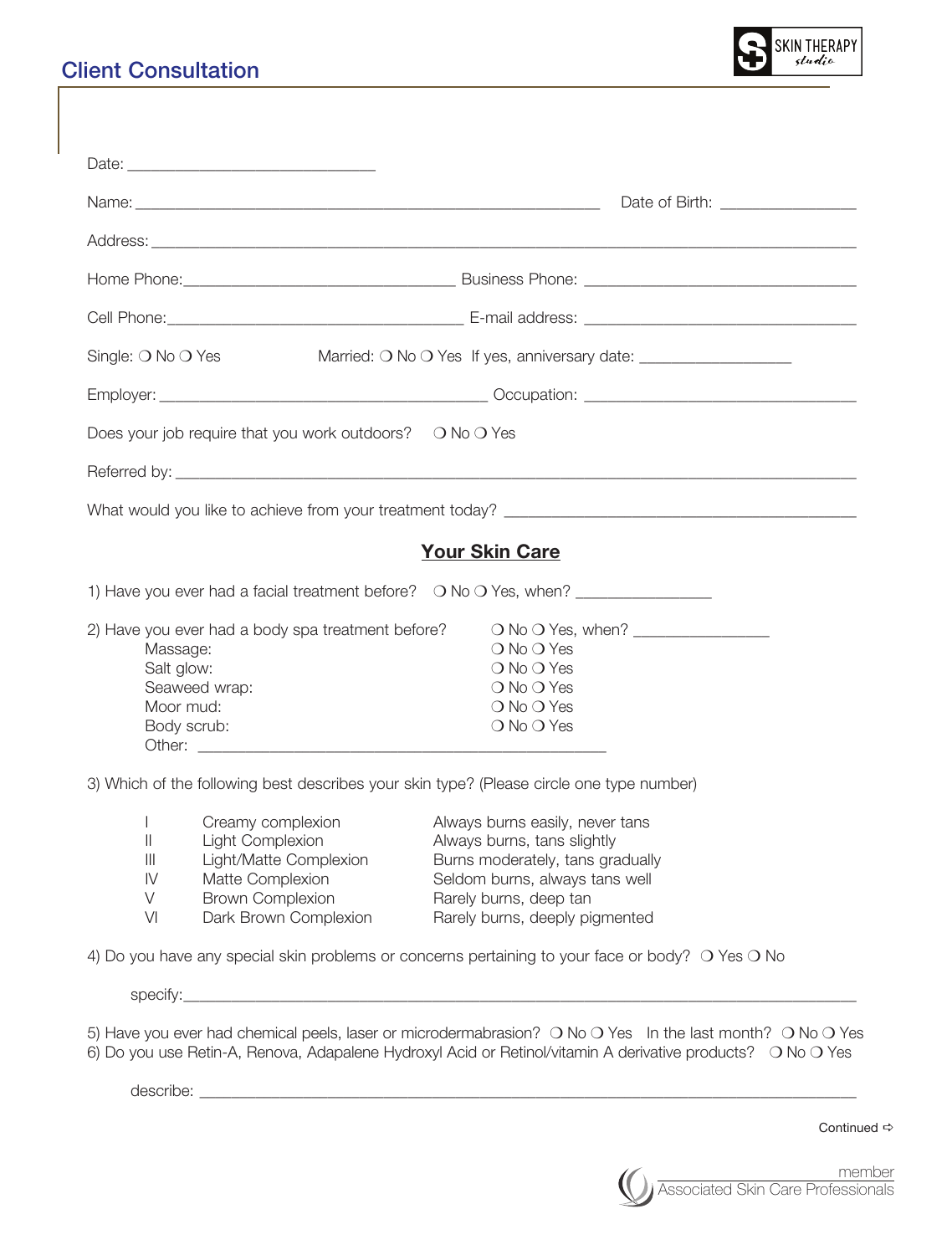## Client Consultation—continued



| 7) Have you used any of these products in the last 3 months? $\bigcirc$ No $\bigcirc$ Yes                                                            |        |              |           |                     |           |                                                                                                                       |   |
|------------------------------------------------------------------------------------------------------------------------------------------------------|--------|--------------|-----------|---------------------|-----------|-----------------------------------------------------------------------------------------------------------------------|---|
|                                                                                                                                                      |        |              |           |                     |           | 8) Have you used an acne medication? O No O Yes, when? ______________ Which drug? __________________                  |   |
|                                                                                                                                                      |        |              |           |                     |           |                                                                                                                       |   |
|                                                                                                                                                      |        |              |           |                     |           |                                                                                                                       |   |
|                                                                                                                                                      |        |              |           |                     |           |                                                                                                                       |   |
|                                                                                                                                                      |        |              |           |                     |           |                                                                                                                       |   |
|                                                                                                                                                      |        |              |           |                     |           |                                                                                                                       |   |
|                                                                                                                                                      |        |              |           |                     |           |                                                                                                                       |   |
|                                                                                                                                                      |        |              |           |                     |           | Makeup Products __________________________________                                                                    |   |
|                                                                                                                                                      |        |              |           |                     |           |                                                                                                                       |   |
|                                                                                                                                                      |        |              |           |                     |           |                                                                                                                       |   |
| 9) What skin care products are you currently using? (List brand where known)                                                                         |        |              |           |                     |           |                                                                                                                       |   |
|                                                                                                                                                      |        |              |           |                     |           | 10) Have you recently used any self-tanning lotions, creams or treatments? O No O Yes, specify:                       |   |
|                                                                                                                                                      |        |              |           |                     |           | 11) Have you used any of the following hair removal methods in the past six weeks? O No O Yes, circle all that apply. |   |
| Shaving                                                                                                                                              | Waxing | Electrolysis | Plucking  | Tweezing            | Stringing | Depilatories                                                                                                          |   |
|                                                                                                                                                      |        |              |           |                     |           | 12) What areas of concern do you have regarding your: Skin: (Please check any that apply and explain)                 |   |
| Breakouts/acne                                                                                                                                       |        |              | ❏         | Uneven skin tone    |           |                                                                                                                       | ◘ |
| Blackheads/whiteheads                                                                                                                                |        |              | u         | Sun damage          |           |                                                                                                                       | ❏ |
| Excessive oil/shine                                                                                                                                  |        |              | ❏         | Wrinkles/fine lines |           |                                                                                                                       | ப |
| Rosacea                                                                                                                                              |        |              | u         | Dull/dry skin       |           |                                                                                                                       | ⊔ |
| Broken capillaries                                                                                                                                   |        |              | ❏         | Flaky skin          |           |                                                                                                                       | ⊐ |
| Redness/ruddiness                                                                                                                                    |        |              | ❏         | Dehydrated          |           |                                                                                                                       | ❏ |
| Sun spot/liver spot/brown spot                                                                                                                       |        |              | ❏         |                     |           |                                                                                                                       |   |
| Eyes:<br>dehydrated ■ wrinkles ■ puffiness ■ dark circles ■ Other: _____________<br>Lips:<br>dehydrated □ cracked/chapped lips □ Other: ____________ |        |              |           |                     |           | 13) Have you ever had an allergic reaction to any of the following? (Please check any that apply and explain)         |   |
| Cosmetics                                                                                                                                            |        |              | ❏         | AHAs                |           |                                                                                                                       | ப |
| Medicine                                                                                                                                             |        |              | ❏         | Fragrance           |           |                                                                                                                       | ⊔ |
| Food                                                                                                                                                 |        | ❏            | Shellfish |                     |           | ⊔                                                                                                                     |   |
| Animals                                                                                                                                              |        | ❏            | Latex     |                     |           | ⊔                                                                                                                     |   |
| Sunscreens                                                                                                                                           |        | ❏            | Drugs     |                     |           | ⊔                                                                                                                     |   |
| lodine                                                                                                                                               |        |              | ❏         |                     |           |                                                                                                                       |   |
| Pollen                                                                                                                                               |        |              | ❏         |                     |           |                                                                                                                       |   |

Continued  $\Rightarrow$